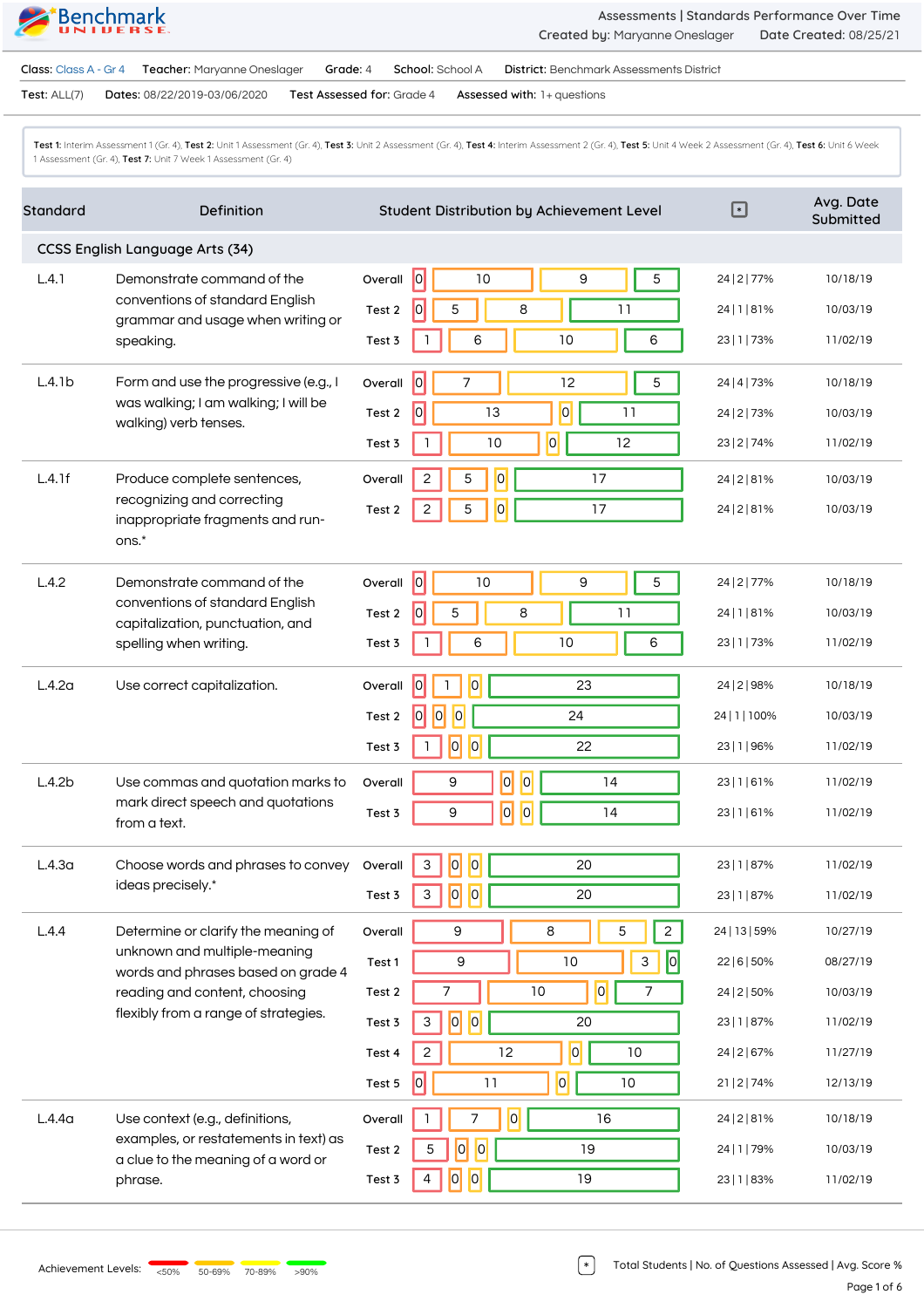| Standard           | <b>Definition</b>                                                                                                                                                                                                                | Student Distribution by Achievement Level              | $\boxdot$                      | Avg. Date<br>Submitted |
|--------------------|----------------------------------------------------------------------------------------------------------------------------------------------------------------------------------------------------------------------------------|--------------------------------------------------------|--------------------------------|------------------------|
| L.4.4b             | Use common, grade-appropriate<br>Greek and Latin affixes and roots as<br>clues to the meaning of a word (e.g.,<br>telegraph, photograph, autograph).                                                                             | 0 <br> 0 <br>6<br>16<br>Overall                        | 22   1   73%                   | 08/27/19               |
|                    |                                                                                                                                                                                                                                  | 0 <br> 0 <br>16<br>6<br>Test 1                         | 22   1   73%                   | 08/27/19               |
|                    |                                                                                                                                                                                                                                  |                                                        |                                |                        |
| L.4.5 <sub>a</sub> | Explain the meaning of simple similes<br>and metaphors (e.g., as pretty as a<br>picture) in context.                                                                                                                             | 9<br>9<br>3<br>Overall                                 | $\mathsf{3}$<br>24   5   69%   | 11/02/19               |
|                    |                                                                                                                                                                                                                                  | $\overline{\mathsf{D}}$<br> 0 <br>13<br>9<br>Test 1    | 22   1   41%                   | 08/27/19               |
|                    |                                                                                                                                                                                                                                  | 0 <br> 0 <br>3<br>20<br>Test 3                         | 23   1   87%                   | 11/02/19               |
|                    |                                                                                                                                                                                                                                  | 0 <br> 0 <br>17<br>Test 4                              | 24   1   71%                   | 11/27/19               |
|                    |                                                                                                                                                                                                                                  | $\overline{a}$<br> 0 <br>11<br>10<br>Test 5            | 21   2   74%                   | 12/13/19               |
| L.4.5b             | Recognize and explain the meaning                                                                                                                                                                                                | $\overline{0}$<br>8<br>8<br>8<br>Overall               | 24   4   76%                   | 11/15/19               |
|                    | of common idioms, adages, and<br>proverbs.                                                                                                                                                                                       | $\overline{0}$<br> 0 <br>18<br>5<br>Test 3             | 23   1   78%                   | 11/02/19               |
|                    |                                                                                                                                                                                                                                  | $\overline{0}$<br>10<br>10<br>4<br>Test 4              | 24   3   75%                   | 11/27/19               |
| L.4.6              | Acquire and use accurately grade-<br>appropriate general academic and<br>domain-specific words and phrases,                                                                                                                      | $\overline{0}$<br>7<br>$\overline{4}$<br>13<br>Overall | 24   3   79%                   | 11/15/19               |
|                    |                                                                                                                                                                                                                                  | 0 <br>19<br> 0 <br>$\overline{4}$<br>Test 3            | 23   2   9 1%                  | 11/02/19               |
|                    | including those that signal precise<br>actions, emotions, or states of being                                                                                                                                                     | $ \overline{0} $<br> 0 <br>13<br>11<br>Test 4          | 24   1   54%                   | 11/27/19               |
|                    | (e.g., quizzed, whined, stammered)<br>and that are basic to a particular<br>topic (e.g., wildlife, conservation, and<br>endangered when discussing animal<br>preservation).                                                      |                                                        |                                |                        |
| RF.4.3             | Know and apply grade-level phonics                                                                                                                                                                                               | 0 <br>$\overline{c}$<br>7<br>15<br>Overall             | 24   2   80%                   | 12/01/19               |
|                    | and word analysis skills in decoding<br>words.                                                                                                                                                                                   | 0 <br> 0 <br>9<br>13<br>Test 1                         | 22   1   59%                   | 08/27/19               |
|                    |                                                                                                                                                                                                                                  | 0 <br> 0 <br> 0 <br>22<br>Test 7                       | 22   1   100%                  | 03/06/20               |
| RF.4.3a            | Use combined knowledge of all letter-<br>sound correspondences,<br>syllabication patterns, and<br>morphology (e.g., roots and affixes) to<br>read accurately unfamiliar<br>multisyllabic words in context and out<br>of context. | 0 <br>$\mathbf{3}$<br>9<br>12<br>Overall               | 24   15   86%                  | 11/14/19               |
|                    |                                                                                                                                                                                                                                  | 0 <br>8<br>10<br>Test 1<br>4                           | 22   2   64%                   | 08/27/19               |
|                    |                                                                                                                                                                                                                                  | $\overline{0}$<br>8<br>14<br>$\sqrt{2}$<br>Test 2      | 24   2   75%                   | 10/03/19               |
|                    |                                                                                                                                                                                                                                  | $\overline{O}$<br> 0 <br>17<br>6<br>Test 3             | 23   3   9 1%                  | 11/02/19               |
|                    |                                                                                                                                                                                                                                  | 8<br>15<br>Test 4<br>0                                 | 24   6   92%                   | 11/27/19               |
|                    |                                                                                                                                                                                                                                  | 0 <br> 0 <br>20<br>Test 5                              | 21 1 95%                       | 12/13/19               |
|                    |                                                                                                                                                                                                                                  | 0 <br> 0 <br>$\overline{c}$<br>22<br>Test 6            | 24   1   92%                   | 02/07/20               |
| RI.4.1             | Refer to details and examples in a<br>text when explaining what the text<br>says explicitly and when drawing<br>inferences from the text.                                                                                        | $10$<br>9<br>4<br>Overall                              | 24   10   53%                  | 11/15/19               |
|                    |                                                                                                                                                                                                                                  | 8<br>10<br>Test 1                                      | 22   2   43%                   | 08/27/19               |
|                    |                                                                                                                                                                                                                                  | 14<br>$\overline{4}$<br>4<br>Test 2                    | $\mathbf{2}$<br>24   2   44%   | 10/03/19               |
|                    |                                                                                                                                                                                                                                  | 5<br>10<br>5<br>4<br>Test 4                            | 24   4   64%                   | 11/27/19               |
|                    |                                                                                                                                                                                                                                  | 5<br>11<br>4<br>Test 7                                 | $\overline{c}$<br>22   2   53% | 03/06/20               |
| RI.4.2             | Determine the main idea of a text and<br>explain how it is supported by key<br>details; summarize the text.                                                                                                                      | $\ensuremath{\mathsf{3}}$<br>16<br>Overall<br>4        | 24   6   48%                   | 11/15/19               |
|                    |                                                                                                                                                                                                                                  | $\overline{c}$<br>18<br>$\mathbf{2}$<br>Test 1         | 0 <br>22   3   32%             | 08/27/19               |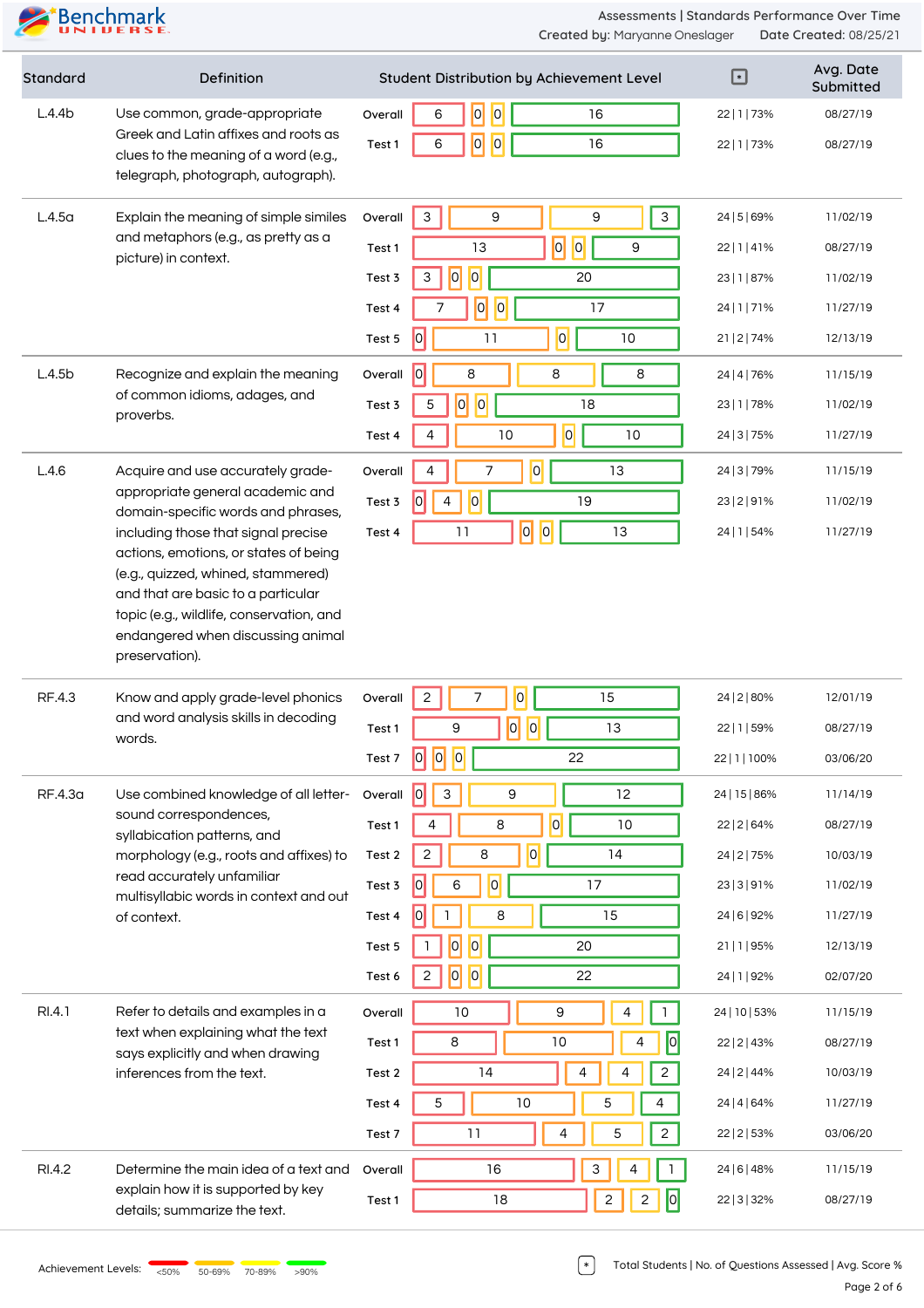| Standard | Definition                                                                                                                                                                                                                                                                                  | ⊡<br>Student Distribution by Achievement Level                                   | Avg. Date<br>Submitted |
|----------|---------------------------------------------------------------------------------------------------------------------------------------------------------------------------------------------------------------------------------------------------------------------------------------------|----------------------------------------------------------------------------------|------------------------|
|          |                                                                                                                                                                                                                                                                                             | $\overline{0}$<br>5<br>13<br>6<br>24   1   43%<br>Test 2                         | 10/03/19               |
|          |                                                                                                                                                                                                                                                                                             | $\vert 0 \vert$<br>7<br>13<br>Test 4<br>24   1   75%                             | 11/27/19               |
|          |                                                                                                                                                                                                                                                                                             | $\overline{0}$<br>5<br>13<br>22   1   64%<br>Test 7<br>4                         | 03/06/20               |
| RI.4.3   | Explain events, procedures, ideas, or<br>concepts in a historical, scientific, or<br>technical text, including what<br>happened and why, based on<br>specific information in the text.                                                                                                      | $\overline{0}$<br> 0 <br>8<br>14<br>Overall<br>22   1   64%                      | 08/27/19               |
|          |                                                                                                                                                                                                                                                                                             | $\overline{0}$<br> 0 <br>14<br>8<br>Test 1<br>22   1   64%                       | 08/27/19               |
|          |                                                                                                                                                                                                                                                                                             |                                                                                  |                        |
| RI.4.4   | Determine the meaning of general                                                                                                                                                                                                                                                            | 0 <br>$\mathsf{3}$<br>11<br>10<br>Overall<br>24   8   47%                        | 10/10/19               |
|          | academic and domain-specific                                                                                                                                                                                                                                                                | 9<br>$10$<br>2<br>$\mathbf{1}$<br>Test 1<br>22   4   39%                         | 08/27/19               |
|          | words or phrases in a text relevant to<br>a grade 4 topic or subject area.                                                                                                                                                                                                                  | $\overline{0}$<br>$ \overline{0} $<br>15<br>9<br>24   1   38%<br>Test 2          | 10/03/19               |
|          |                                                                                                                                                                                                                                                                                             | 0 <br>7<br>13<br>4<br>24   3   6 1%<br>Test 4                                    | 11/27/19               |
| RI.4.5   | Describe the overall structure (e.g.,                                                                                                                                                                                                                                                       | $\mathsf{S}$<br>$\overline{0}$<br>13<br>7<br>Overall<br>22   1   36%             | 03/06/20               |
|          | chronology, comparison,<br>cause/effect, problem/solution) of                                                                                                                                                                                                                               | $\overline{c}$<br>13<br>7<br>$\overline{0}$<br>22   1   36%<br>Test 7            | 03/06/20               |
|          | events, ideas, concepts, or<br>information in a text or part of a text.                                                                                                                                                                                                                     |                                                                                  |                        |
| RI.4.6   | Compare and contrast a firsthand<br>and secondhand account of the<br>same event or topic; describe the<br>differences in focus and the                                                                                                                                                      | $\overline{0}$<br>$\vert 0 \vert$<br>$\mathbf{2}$<br>20<br>Overall<br>22 1 9%    | 08/27/19               |
|          |                                                                                                                                                                                                                                                                                             | 0 <br>$\vert 0 \vert$<br>$\mathbf{2}$<br>20<br>22 1 9%<br>Test 1                 | 08/27/19               |
|          |                                                                                                                                                                                                                                                                                             |                                                                                  |                        |
|          | information provided.                                                                                                                                                                                                                                                                       |                                                                                  |                        |
| RI.4.7   | Interpret information presented<br>visually, orally, or quantitatively (e.g.,<br>in charts, graphs, diagrams, time<br>lines, animations, or interactive<br>elements on Web pages) and explain<br>how the information contributes to an<br>understanding of the text in which it<br>appears. | $\mathbf{1}$<br>6<br>8<br>9<br>Overall<br>24   7   62%                           | 11/15/19               |
|          |                                                                                                                                                                                                                                                                                             | $\overline{0}$<br> 0 <br>13<br>9<br>22   1   41%<br>Test 1                       | 08/27/19               |
|          |                                                                                                                                                                                                                                                                                             | $\overline{0}$<br>$\mathsf{3}$<br>8<br>13<br>24   2   7 1%<br>Test 2             | 10/03/19               |
|          |                                                                                                                                                                                                                                                                                             | 0 <br>$\overline{a}$<br>12<br>10<br>Test 4<br>24   2   46%                       | 11/27/19               |
|          |                                                                                                                                                                                                                                                                                             | 0 <br> 0 <br>18<br>$\overline{4}$<br>Test 7<br>22   2   9 1%                     | 03/06/20               |
|          | Explain how an author uses reasons<br>and evidence to support particular<br>points in a text.                                                                                                                                                                                               |                                                                                  |                        |
| RI.4.8   |                                                                                                                                                                                                                                                                                             | 0 <br>$\mathsf{2}\,$<br>12<br>$10$<br>24   8   53%<br>Overall                    | 11/15/19               |
|          |                                                                                                                                                                                                                                                                                             | 15<br>$\ensuremath{\mathsf{3}}$<br>$\overline{0}$<br>Test 1<br>4<br>22   1   25% | 08/27/19               |
|          |                                                                                                                                                                                                                                                                                             | 0 <br>10<br>8<br>6<br>Test 2<br>24   1   46%                                     | 10/03/19               |
|          |                                                                                                                                                                                                                                                                                             | 11<br>6<br>6<br>24   4   5 1%<br>Test 4                                          | 11/27/19               |
|          |                                                                                                                                                                                                                                                                                             | 0 <br>$\mathsf 3$<br> 0 <br>19<br>Test 7<br>22   2   93%                         | 03/06/20               |
| RI.4.9   | Integrate information from two texts<br>on the same topic in order to write or<br>speak about the subject<br>knowledgeably.                                                                                                                                                                 | $\overline{c}$<br>$\overline{c}$<br>14<br>6<br>Overall<br>24 4 66%               | 10/10/19               |
|          |                                                                                                                                                                                                                                                                                             | 0 <br>8<br>13<br>$\overline{1}$<br>Test 1<br>22   2   34%                        | 08/27/19               |
|          |                                                                                                                                                                                                                                                                                             | $\overline{0}$<br> 0 <br>9<br>15<br>Test 2<br>24   1   81%                       | 10/03/19               |
|          |                                                                                                                                                                                                                                                                                             | $\overline{O}$<br> 0 <br>9<br>15<br>24   1   8 1%<br>Test 4                      | 11/27/19               |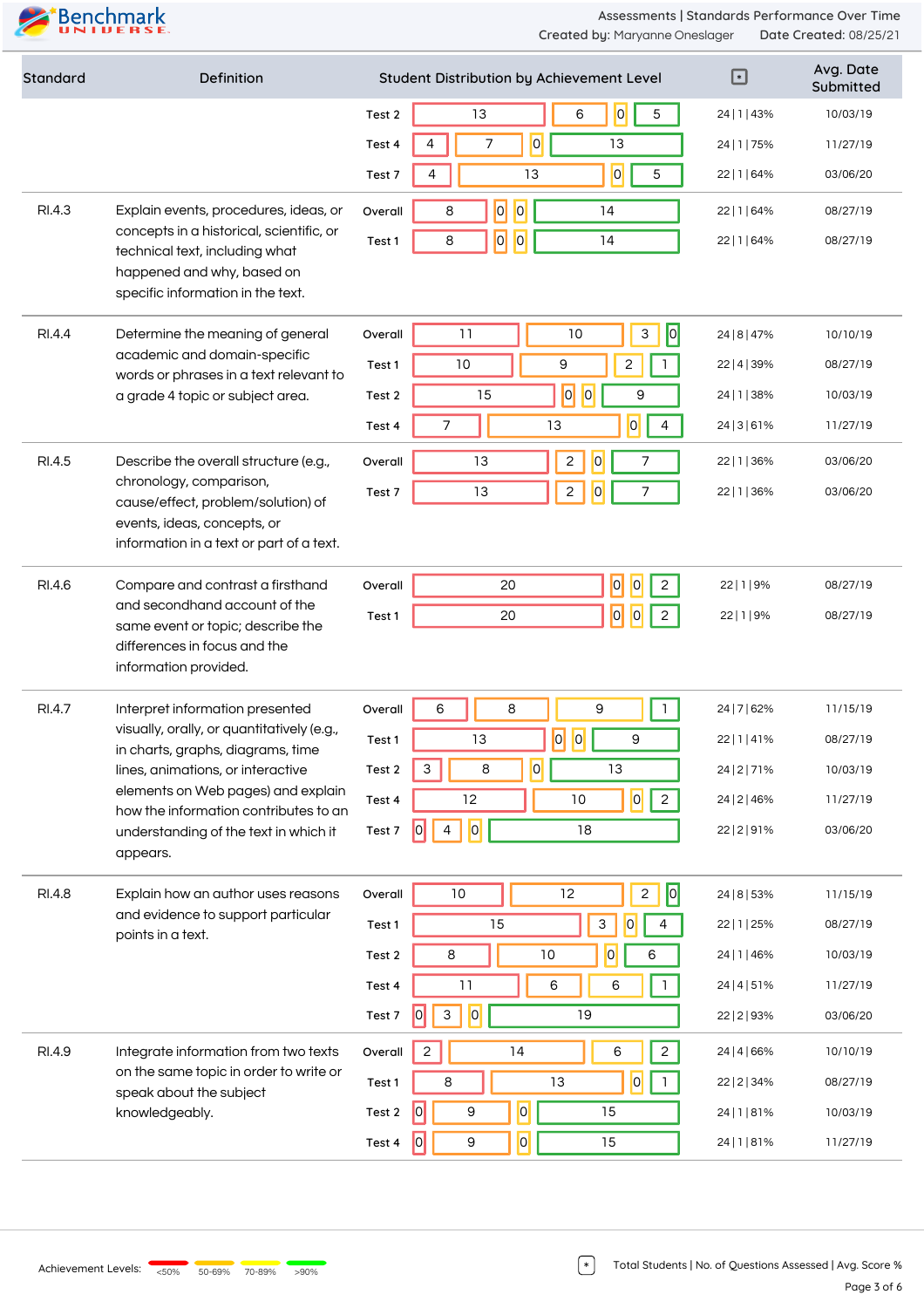| Standard      | Definition                                                                                                                                                                     |         | Student Distribution by Achievement Level     | ⊡             | Avg. Date<br>Submitted |
|---------------|--------------------------------------------------------------------------------------------------------------------------------------------------------------------------------|---------|-----------------------------------------------|---------------|------------------------|
| <b>RL.4.1</b> | Refer to details and examples in a<br>text when explaining what the text<br>says explicitly and when drawing<br>inferences from the text.                                      | Overall | 0 <br>13<br>$10$<br>1                         | 24   23   49% | 11/14/19               |
|               |                                                                                                                                                                                | Test 1  | 0 <br>13<br>6<br>3                            | 22   6   4 1% | 08/27/19               |
|               |                                                                                                                                                                                | Test 2  | 0 <br>21<br> 0 <br>3                          | 24   2   29%  | 10/03/19               |
|               |                                                                                                                                                                                | Test 3  | 5<br>5<br>6<br>7                              | 23   3   64%  | 11/02/19               |
|               |                                                                                                                                                                                | Test 4  | 9<br>$\mathbf{2}$<br>$\overline{c}$<br>11     | 24   3   49%  | 11/27/19               |
|               |                                                                                                                                                                                | Test 5  | 0 <br>13<br>7                                 | 21   6   53%  | 12/13/19               |
|               |                                                                                                                                                                                | Test 6  | 10<br>10<br>3                                 | 24   3   49%  | 02/07/20               |
| <b>RL.4.2</b> | Determine a theme of a story, drama,                                                                                                                                           | Overall | 0 <br>9<br>$\mathbf{2}$<br>13                 | 24   13   50% | 11/14/19               |
|               | or poem from details in the text;<br>summarize the text.                                                                                                                       | Test 1  | $\overline{0}$<br>$\vert 0 \vert$<br>21       | 22   3   21%  | 08/27/19               |
|               |                                                                                                                                                                                | Test 2  | $\sqrt{2}$<br> 0 <br>21<br>$\mathsf 3$        | 24   2   28%  | 10/03/19               |
|               |                                                                                                                                                                                | Test 3  | 0 <br>$\mathsf 9$<br>6<br>8                   | 23   3   74%  | 11/02/19               |
|               |                                                                                                                                                                                | Test 4  | $\overline{0}$<br>6<br>7<br>11                | 24   1   67%  | 11/27/19               |
|               |                                                                                                                                                                                | Test 5  | $\overline{c}$<br> 0 <br>9<br>10              | 21 1 31%      | 12/13/19               |
|               |                                                                                                                                                                                | Test 6  | 8<br>$\mathbf{3}$<br>4<br>9                   | 24   3   60%  | 02/07/20               |
| <b>RL.4.3</b> | Describe in depth a character,<br>setting, or event in a story or drama,<br>drawing on specific details in the text<br>(e.g., a character's thoughts, words,<br>or actions).   | Overall | 5<br>3<br>$\overline{c}$<br>14                | 24   16   60% | 11/14/19               |
|               |                                                                                                                                                                                | Test 1  | $\overline{0}$<br>10<br>9<br>3                | 22   3   42%  | 08/27/19               |
|               |                                                                                                                                                                                | Test 2  | 0 <br>$\overline{c}$<br>8<br>14               | 24   1   75%  | 10/03/19               |
|               |                                                                                                                                                                                | Test 3  | 3<br>8<br>7<br>5                              | 23   3   65%  | 11/02/19               |
|               |                                                                                                                                                                                | Test 4  | 12<br>7<br>4                                  | 24   3   73%  | 11/27/19               |
|               |                                                                                                                                                                                | Test 5  | $\overline{c}$<br>5<br>6<br>8                 | 21 4 63%      | 12/13/19               |
|               |                                                                                                                                                                                | Test 6  | 10<br>5<br>8<br>1                             | 24   2   52%  | 02/07/20               |
| <b>RL.4.4</b> | Determine the meaning of words and<br>phrases as they are used in a text,<br>including those that allude to<br>significant characters found in<br>mythology (e.g., Herculean). | Overall | 12<br>3<br>3<br>6                             | 24   14   68% | 11/14/19               |
|               |                                                                                                                                                                                | Test 1  | $\mathsf 9$<br>9<br>$\ensuremath{\mathsf{3}}$ | 22   5   52%  | 08/27/19               |
|               |                                                                                                                                                                                | Test 2  | 0 <br>$\mathbf{2}$<br>10<br>12                | 24   2   7 1% | 10/03/19               |
|               |                                                                                                                                                                                | Test 3  | 0 <br>17<br>5                                 | 23   2   85%  | 11/02/19               |
|               |                                                                                                                                                                                | Test 4  | 0 <br>3<br>7<br>14                            | 24   3   82%  | 11/27/19               |
|               |                                                                                                                                                                                | Test 5  | 0 <br> 0 <br> 0 <br>21                        | 21   1   100% | 12/13/19               |
|               |                                                                                                                                                                                | Test 6  | $ 0 $ $ 0 $<br>12<br>12                       | 24   1   50%  | 02/07/20               |
| <b>RL.4.5</b> | Explain major differences between                                                                                                                                              | Overall | $\overline{a}$<br> 0 <br>16<br>6              | 22   1   27%  | 08/27/19               |
|               | poems, drama, and prose, and refer<br>to the structural elements of poems                                                                                                      | Test 1  | $\overline{0}$<br>$\overline{0}$<br>16<br>6   | 22   1   27%  | 08/27/19               |
|               | (e.g., verse, rhythm, meter) and drama<br>(e.g., casts of characters, settings,<br>descriptions, dialogue, stage<br>directions) when writing or speaking                       |         |                                               |               |                        |

about a text.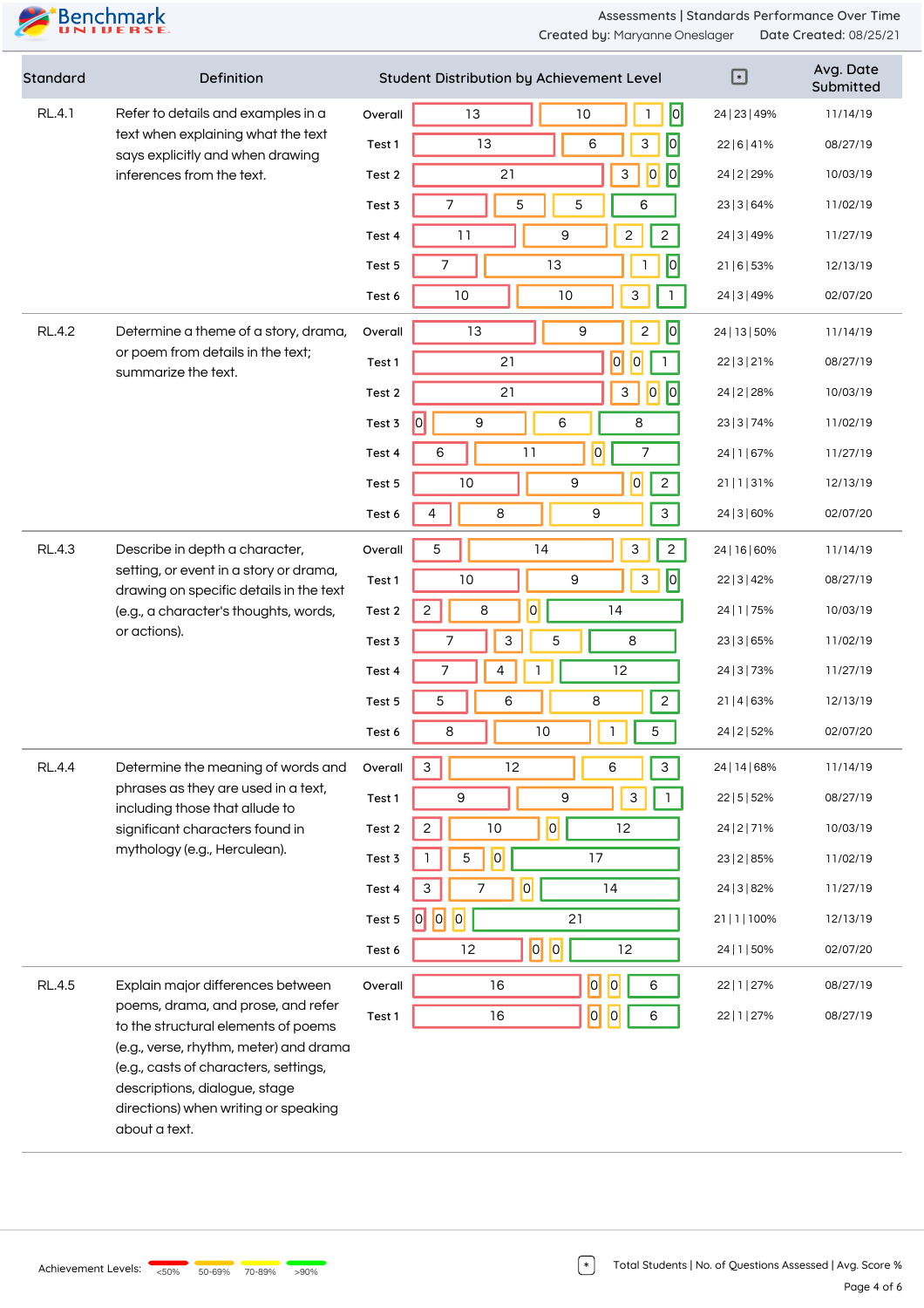**Assessments | Standards Performance Over Time Created by:** Maryanne Oneslager **Date Created:** 08/25/21

| Standard         | Definition                                                                                                                                                               |         | Student Distribution by Achievement Level             | ⊡             | Avg. Date<br>Submitted |
|------------------|--------------------------------------------------------------------------------------------------------------------------------------------------------------------------|---------|-------------------------------------------------------|---------------|------------------------|
| <b>RL.4.6</b>    | Compare and contrast the point of<br>view from which different stories are<br>narrated, including the difference<br>between first- and third-person                      | Overall | 6<br>5<br>4<br>9                                      | 24   3   53%  | 11/02/19               |
|                  |                                                                                                                                                                          | Test 1  | $\sqrt{6}$<br> 0 <br>14<br>8                          | 22   1   36%  | 08/27/19               |
| narrations.      |                                                                                                                                                                          | Test 4  | 0 <br> 0 <br>21<br>3                                  | 24   1   88%  | 11/27/19               |
|                  |                                                                                                                                                                          | Test 5  | $\overline{2}$<br> 0 <br>9<br>10                      | 21 1 46%      | 12/13/19               |
| <b>RL.4.7</b>    | Make connections between the text                                                                                                                                        | Overall | $\overline{0}$<br>$\overline{7}$<br>7<br>9            | 23   1   54%  | 11/02/19               |
|                  | of a story or drama and a visual or<br>oral presentation of the text,<br>identifying where each version<br>reflects specific descriptions and<br>directions in the text. | Test 3  | $\overline{7}$<br>$\overline{0}$<br>7<br>9            | 23   1   54%  | 11/02/19               |
|                  |                                                                                                                                                                          |         |                                                       |               |                        |
| <b>RL.4.9</b>    | Compare and contrast the treatment                                                                                                                                       | Overall | 15<br>2<br>6<br>$\mathbf{1}$                          | 24   5   67%  | 10/20/19               |
|                  | of similar themes and topics (e.g.,<br>opposition of good and evil) and                                                                                                  | Test 1  | $\overline{0}$<br> 0 <br>6<br>16                      | 22   1   27%  | 08/27/19               |
|                  | patterns of events (e.g., the quest) in                                                                                                                                  | Test 3  | $\overline{0}$<br> 0 <br>11<br>12                     | 23   2   84%  | 11/02/19               |
|                  | stories, myths, and traditional<br>literature from different cultures.                                                                                                   | Test 4  | 0 <br>7<br>11<br>6                                    | 24   2   64%  | 11/27/19               |
| W.4.2            | Write informative/explanatory texts                                                                                                                                      | Overall | $\ensuremath{\mathsf{3}}$<br>12<br>8                  | 24   1   78%  | 11/27/19               |
|                  | to examine a topic and convey ideas<br>and information clearly.                                                                                                          | Test 4  | $\mathfrak{Z}$<br>12<br>8                             | 24   1   78%  | 11/27/19               |
| W.4.3            | Write narratives to develop real or                                                                                                                                      | Overall | $\overline{a}$<br>$\boldsymbol{7}$<br>13<br>4         | 24   3   59%  | 10/01/19               |
|                  | imagined experiences or events using<br>effective technique, descriptive<br>details, and clear event sequences.                                                          | Test 1  | $\overline{0}$<br> 0 <br> 0 <br>22                    | 22   1   20%  | 08/27/19               |
|                  |                                                                                                                                                                          | Test 2  | $\hat{10}$<br>5<br>8<br>11                            | 24   1   81%  | 10/03/19               |
|                  |                                                                                                                                                                          | Test 3  | 10<br>6<br>6                                          | 23   1   73%  | 11/02/19               |
|                  | Depth of Knowledge (4)                                                                                                                                                   |         |                                                       |               |                        |
| DOK <sub>1</sub> | Recall/Reproduction                                                                                                                                                      | Overall | $\mathsf{3}$<br>15<br>$\mathbf 5$<br>$\mathbf{1}$     | 24   21   78% | 10/27/19               |
|                  |                                                                                                                                                                          | Test 1  | $\overline{7}$<br>$\ensuremath{\mathsf{3}}$<br>8<br>4 | 22   5   70%  | 08/27/19               |
|                  |                                                                                                                                                                          | Test 2  | 0 <br>$\overline{c}$<br>8<br>14                       | 24   2   75%  | 10/03/19               |
|                  |                                                                                                                                                                          | Test 3  | 12<br>$\overline{c}$<br>8<br>1                        | 23   7   85%  | 11/02/19               |
|                  |                                                                                                                                                                          | Test 4  | 0 <br>15<br>8<br>L                                    | 24   6   92%  | 11/27/19               |
|                  |                                                                                                                                                                          | Test 5  | $\overline{0}$<br>$\overline{c}$<br>9<br>$10$         | 21   1   46%  | 12/13/19               |
| DOK <sub>2</sub> | Skill/Concept                                                                                                                                                            | Overall | 0 <br>6<br>14<br>4                                    | 24   66   58% | 10/27/19               |
|                  |                                                                                                                                                                          | Test 1  | 0 <br>$\mathbf{1}$<br>3<br>18                         | 22   16   34% | 08/27/19               |
|                  |                                                                                                                                                                          | Test 2  | $\,8\,$<br>$\overline{a}$<br>$\overline{4}$<br>$10$   | 24   13   67% | 10/03/19               |
|                  |                                                                                                                                                                          | Test 3  | $\overline{c}$<br>10<br>$\mathbf 5$<br>6              | 23   12   72% | 11/02/19               |
|                  |                                                                                                                                                                          | Test 4  | $\overline{c}$<br>13<br>7<br>$\overline{c}$           | 24   17   65% | 11/27/19               |
|                  |                                                                                                                                                                          | Test 5  | 0 <br>5<br>15<br>1                                    | 21   8   58%  | 12/13/19               |
| DOK <sub>3</sub> | <b>Strategic Thinking</b>                                                                                                                                                | Overall | $\boxed{0}$<br>12<br>$\mathsf 3$<br>9                 | 24   29   55% | 10/27/19               |
|                  |                                                                                                                                                                          | Test 1  | 0 <br>17<br>$\overline{4}$                            | 22   9   40%  | 08/27/19               |
|                  |                                                                                                                                                                          | Test 2  | $\sqrt{2}$<br>$10$<br>$10$<br>4                       | 24   5   48%  | 10/03/19               |